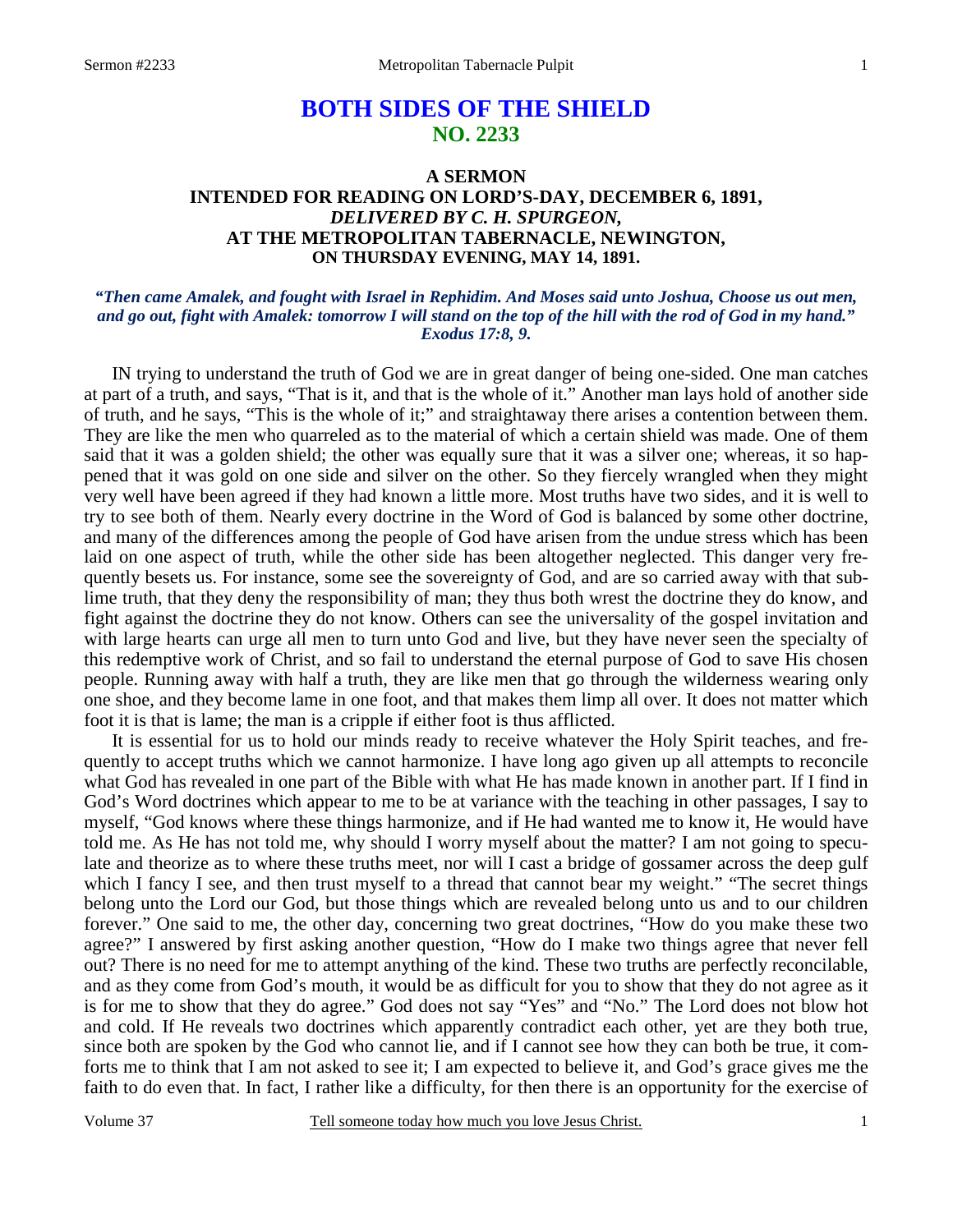faith. It is glorious, when one is sailing, to come right up under the lee of a great rock, and to be compelled to say, "Well, I cannot proceed any further this way." What then? Why, just let your anchor down, and make a harbor of the rock, and lie there at rest while stormy winds blow. That is what you should do with difficult doctrines; make a quiet haven of the mysterious truth, and let it shelter you in time of doubt or despondency. When the storm is passed, you will find that there are other ways for you to go where it is perfectly plain sailing. Seeing that the revelation is divine, there must be mysteries which mortals cannot understand at present. Let us comfort ourselves with our Savior's words, "What you know not now, you shall know hereafter." Some day the way will be made plain before us, and meanwhile, our attitude should be that of trustful children, who believe implicitly whatever their loving father tells them, whether they comprehend it or not.

 In the present discourse, I am going to take up two sets of truths which are rather varied, and yet are very practical withal. My range of thought will be extensive, but I will not wander from the incident before us. There are four things which have been suggested to my mind while meditating upon this text and its surroundings, each of which may be viewed from two standpoints. First, in this assault of Amalek on the people of God, we see *persecution in its double aspect.* Secondly, in the rod of Moses we behold *instrumentality in its double relation.* Thirdly, in the battle we observe *prudence in its double activity*. And lastly, in the leaders of the people we are reminded of *Christ in His double capacity* as He pleads for us yonder and fights for us here.

**I.** First, let us look at PERSECUTION IN ITS DOUBLE ASPECT. On the one hand, notice that this attack upon Israel was Amalek's great sin, on account of which the nation was doomed to be extirpated. Because of this, God said, "I will utterly put out the remembrance of Amalek from under heaven." But, on the other hand, this assault was the result of Israel's sin, for it is significantly put after the strife of Massah and Meribah, *"Then* came Amalek, and fought with Israel in Rephidim." The point is this; persecution may come to you from evil men, distinctly from them, and it may be their wicked free will which makes them assail you, and yet, at the same time, it may be your sin which lies at the bottom of it, and because you have erred, they have been permitted, and even appointed, to bring trouble upon you. Let us think of these two things.

 Notice well that *assaults upon us may arise from the sins of others*. It is right that we should recognize this, lest in the dark day we should become unduly discouraged. Persecution often arises because we come into conflict with wicked men, but God will judge our adversaries; He will remember His covenant with His people, and deliver us from the hand of all our enemies.

 These Amalekites attacked Israel, and greatly sinned in so doing, for they were the first that made war against God's people. He who had so graciously chosen and kept them, who with a mighty hand and an outstretched arm had brought them through the Red Sea, had espoused their cause, and His word, "Touch not My anointed, and do My prophets no harm," had been a kind of shield to Israel in her earliest days. Though Abraham and others had, at times, gone forth to battle, nobody had fought with Israel since she had become a nation, and, by mighty signs and wonders had been delivered from the hand of Pharaoh and the bondage of Egypt. But Amalek first among the nations dared to assail the chosen people of God, and therefore a stern doom was decreed against him. He had heard what great things God had done for His people, and yet he presumed to fight against them, and in so doing impiously lifted up his hand against Jehovah Himself. He became the leader in this particular form of evil, and thus assumed a fearful responsibility, and assured to himself a terrible judgment.

 But the impiety was still worse, for Amalek went out of his way to attack Israel. The people had not come into his territory; they were a good way off it, and were passing quietly by; but we read, "Then *came* Amalek." His envy was stirred up so much that he came away from his own region to fight with Israel without any provocation. Amalek was a descendant of Esau, and the hate of Esau towards Jacob so burned in the breast of Amalek towards Israel, that he came a long journey in order that he might at once, without proclaiming war, fall suddenly upon the hosts of Israel. Because the attack was thus wanton, he had to suffer the stern judgment of God. Let not wicked men imagine that because God is in heaven and they are upon the earth, they can with impunity oppose His people. "He that sits in the heavens shall laugh: the Lord shall have them in derision." Woe be to the man who wantonly attacks the saints of the Most High God! Be not disquieted, O child of God, if this is your case! "Fret not yourself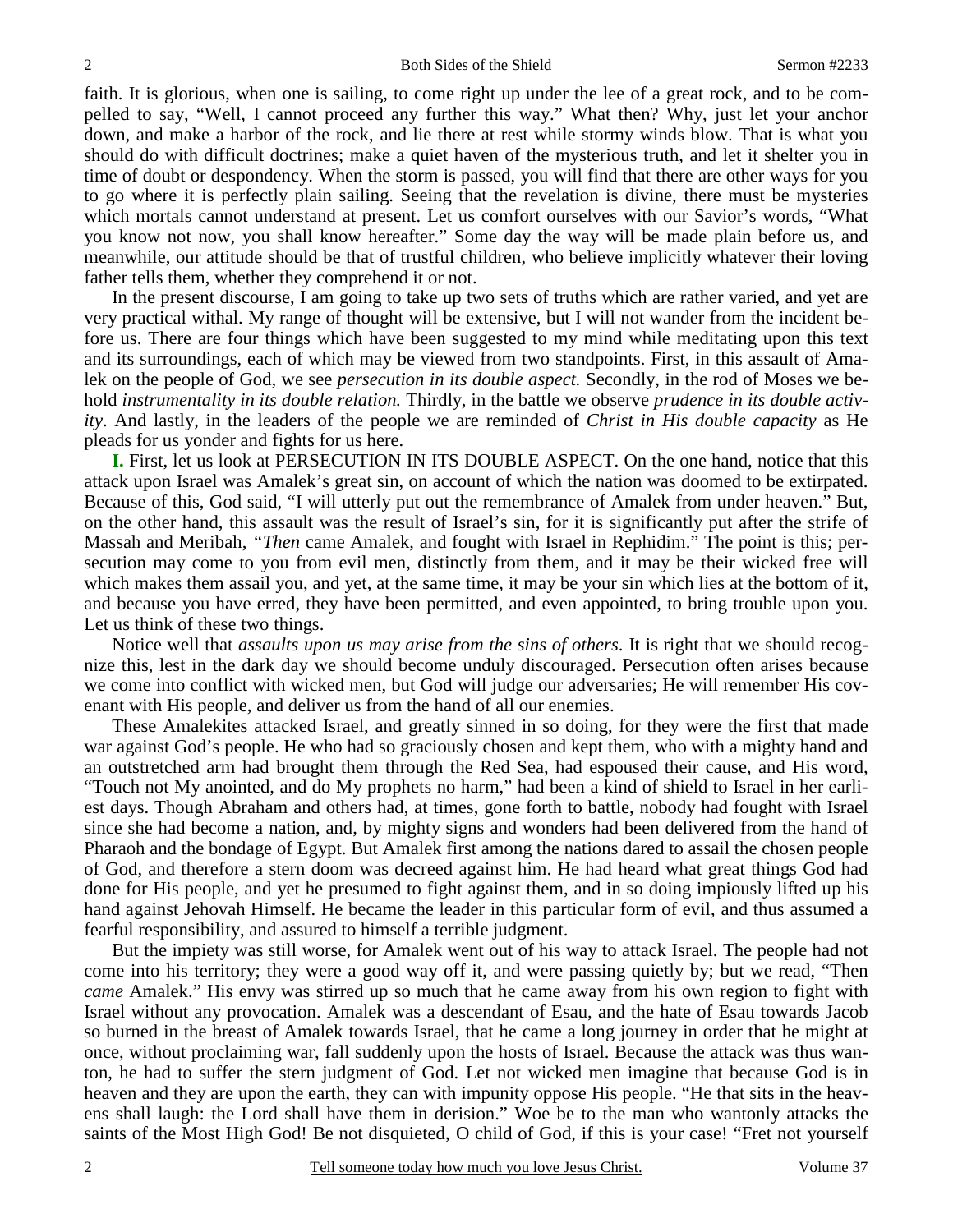because of evildoers, neither be you envious against the workers of iniquity. For they shall soon be cut down like the grass, and wither as the green herb."

 Moreover, Amalek in this act went forth to fight against God Himself. It was not with Israel alone that he warred; he battled also with Jehovah, the God of Israel. In the words of the sixteenth verse, as some translate them, Amalek had laid his hands upon the throne of God; therefore God laid His own hand upon the throne, and swore by His throne that He would uproot Amalek from among the nations. It was because the opposition to the Israelites was distinctly on account of God Himself that therefore Amalek had to be cut off. Dear brothers and sisters, you and I may be assailed by wicked men, and we may distinctly trace the whole of it to their malice, and to their enmity against God Himself, but though that may be all true, yet we must not therefore be ourselves malicious towards them. Neither must we be proud, as though we were innocent, and they alone were guilty. Wicked men nailed our Savior to the cross, but His prayer for them was, "Father, forgive them; for they know not what they do." Dearly beloved, if the ungodly hate you, and persecute you, avenge not yourselves, but rather give place to wrath, for it is written, "Vengeance is Mine; I will repay, says the Lord." When you are persecuted for righteousness' sake, the Lord takes notice of it. "Saul, Saul, why do you persecute *Me?"* was the word which came from the excellent glory to him who journeyed to Damascus, "breathing out threats and slaughter against the disciples of the Lord." When he persecuted them, he was really persecuting their Master. Be not, then, troubled if men revile you, and persecute you, and say all manner of evil against you falsely, for Christ's sake, but rather "Rejoice and be exceedingly glad: for great is your reward in heaven: for so persecuted they the prophets which were before you." Leave the issue with the Lord; the battle is His, and He will, in His own time and way, overthrow all His and your adversaries.

Let us now turn our thoughts to the other aspect of this subject. The guilt of ungodly men in persecuting God's people is not inconsistent with my next statement that *assaults upon us may also arise from our own sins*. We may have brought the evil upon ourselves, and we had better look to it that there is not a sin of our own that lies at the root of what we suffer, for it was so with these people. When they had chided with Moses, and murmured against God, *"Then* came Amalek."

 Israel had been quarrelling with God. Do you wonder, then, that other people quarreled with them? You may often read your sin in its punishment, and, if you had prophetic eye enough, you might see your chastening in your offense. Many a time our severity to others is the reason for God's apparent severity with us. If we have withheld from the poor, we need not wonder if God withholds from us, and if we have been slow to forgive, we need not marvel if we do not soon get a sense of forgiveness for ourselves. We often urge people to do unto others as we would that they should do unto us. Let me reverently say another thing—do unto God as you would that God should do unto you, for "with the froward God will show Himself froward." That ink with which we wrote the ill word, God will use in the writing down of our sentence. It was so in this case; Israel quarreled with God, and now Amalek quarrels with Israel.

 They put a question about God, "Is the Lord among us, or not?"—a horrible question, since it involved a doubt as to the veracity of Moses, and as to the reality of all the great wonders which were worked in Egypt and in the wilderness. But, because they questioned God, God makes it a serious question between them and Amalek—a question which, for a while, seemed to be answered favorably, for Israel prevailed. But soon it was answered unfavorably, for Amalek prevailed. The conflicting hosts sway to and fro on the battlefield, first victors, then vanquished; again conquering; then once more conquered. How will the terrible struggle end? No wonder that God puts the issue in question, when they had put Him in question. If you question God, He will soon leave you to question yourselves. I do not wonder that men say, "Have I any faith?" when they begin to doubt the very inspiration of Scripture. What is the good of having any faith when there is nothing left for you to believe? You may well fear to build upon that Scripture whose very foundations you have undermined. If we make God a question, God will make our safety a question, and we shall have a stern fight for it.

 Moreover, we find that Israel had uttered threats against Moses, so that he said, "They are almost ready to stone me." Now, if they would stone the man of God, is it at all amazing that the men of the world were ready to kill them? If you go against Moses, God will send Amalek against you, for remember that God chastens His people. Though He forgives, He chastens, and He chastens all the more be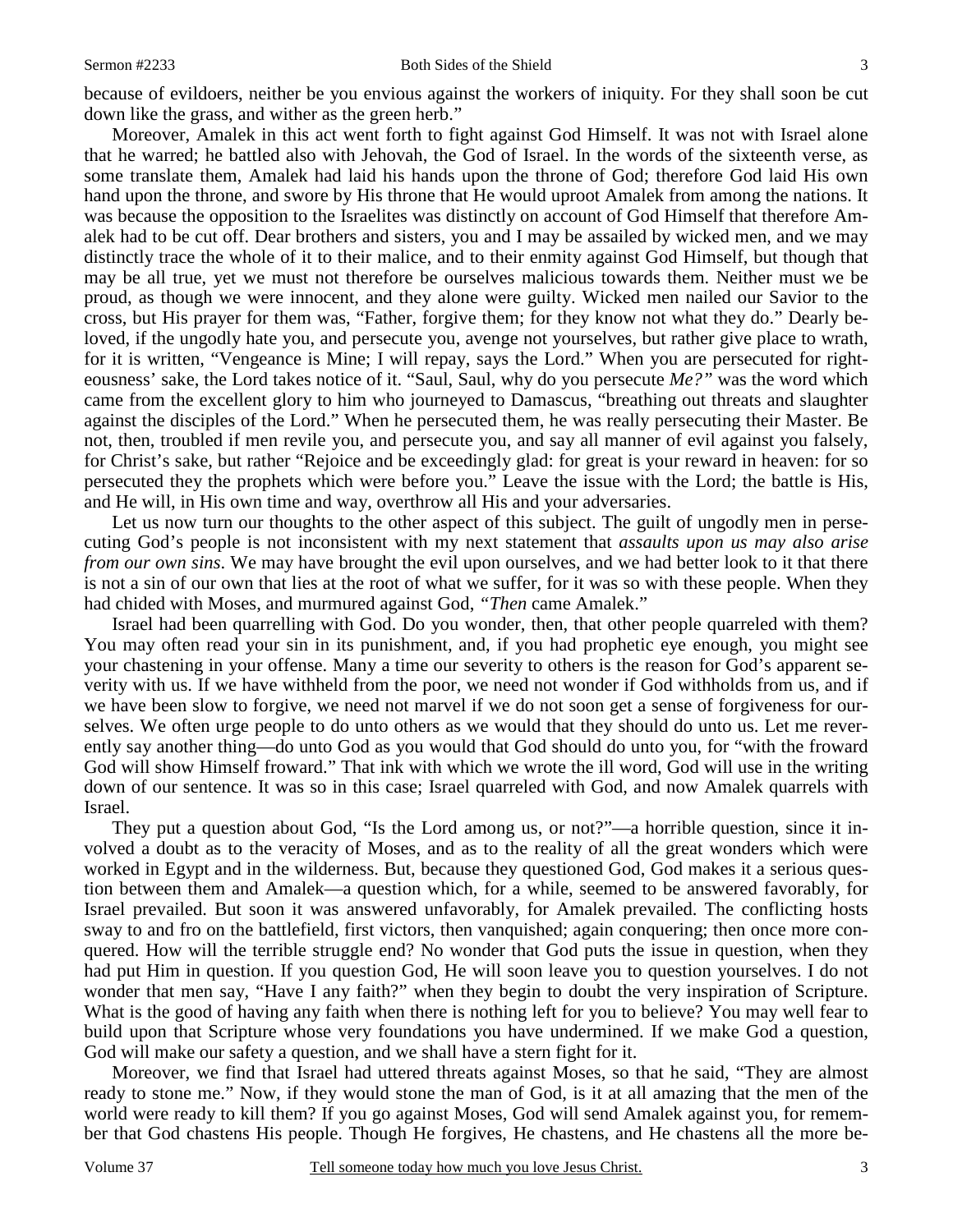cause He forgives. He condemns us in our consciences, that He may not condemn us at the judgement seat. He afflicts us here, that we may not be destroyed with the world at the end. Now is the day of the believer's chastisement for his benefit. By and by will be the time of the unbeliever's punishment, which shall bring him no benefit, but shall be the just reward of his evil deeds. Child of God, do you wish to receive chastisement? You have only to go into sin, and you may rest assured that you will not escape the rod. If you are a bastard, you may, perhaps, sin and prosper, but if you are a true-born child of God, you cannot sin without smarting for it—

> *"Did I meet no trials here, No chastisement by the way, Might I not, with reason, fear I should prove a castaway? Bastards may escape the rod, Sunk in earthly vain delight; But the true-born child of God Must not, would not if he might."*

So there is our first point. We may sometimes justly charge our afflictions upon the evil intent of ungodly men, and yet, at the same time, we may have to charge them also upon ourselves. It may be equally true that we have procured them by our own slips and stumbling in the ways of the Lord, as that evil men have wickedly raised their hands against us. So, when attacks are made upon us, let us be more careful to search our own hearts, and examine our own lives, than to condemn the faults of other men. To their God they will have to render their own account.

**II.** In the second place, let us think of INSTRUMENTALITY IN ITS DOUBLE RELATION. Here, again, another contrast is to be found in the text and its connection. If you will notice, in the fifth verse, God says to Moses, "Take with you of the elders of Israel; and *your rod,* with which you smote the river," but when Moses talks about the rod, in the ninth verse, which forms our text, he says, "Tomorrow I will stand on the top of the hill with *the rod of God* in my hand." In both verses it is the same rod which is spoken of. God calls it the rod of Moses; Moses calls it the rod of God, and both these expressions are true. I want you to recollect that. The first is true; it is the rod of Moses; that is the human side, and in this connection it is sometimes called the rod of Moses, and sometimes the rod of Aaron. But the divine side is just as noticeable, and then it is called the rod of God. With reference to the instrumentality which God is pleased to use, we must thus remember its twofold nature, and look on both sides of the shield.

 One side is that *God calls it the rod of Moses, and so honors him*. Wherever there is an opportunity of doing honor to the faith of His own servants, God is never slow to use it. He is a King who delights to give glory to His warriors when they behave themselves bravely in the heat of battle. It gives Him pleasure to knight them on the field, and let them know that they have done well. At the end He will say to those who have been valiant for His cause, "Well done, good and faithful servants." Even here He gives His chosen a foretaste of that full approval which will make their heaven complete. God is not afraid of spoiling His people by saying a good word about them. You remember the story of the man who had a good wife, and one said to him, "Why, she is worth her weight in gold." "Yes," he said, "she is worth a Gibraltar rock in gold, but I never tell her that. You know that it is necessary to maintain discipline, and, if I were to tell her how much I really value her, she would not know herself." Well, now, that is wrong. It does people good to be told how highly we value them. There are many a Christian man and woman who would do better if now and then someone would speak a kindly word to them, and let them know that they had done well. God Himself gives us an example of this, for He here puts honor on His servant, by saying to Moses, *"Your* rod, with which you smote the river, take in your hand, and go." Moses was the instrument whom God used against Pharaoh; and though his rod was in itself only a common stick, yet it was he who used the rod, and it was really that rod with which he smote the river. God actually did use him, and it is not God's way to use a man, and then say nothing about it. God ascribes to Moses what Moses really did. We must never despise the instrumentality which God uses. The tendency of our nature is to run to the other extreme, and to rest in instrumentality. We often need to remember that word, "Cursed be the man that trusts in man, and makes flesh his arm, and whose heart de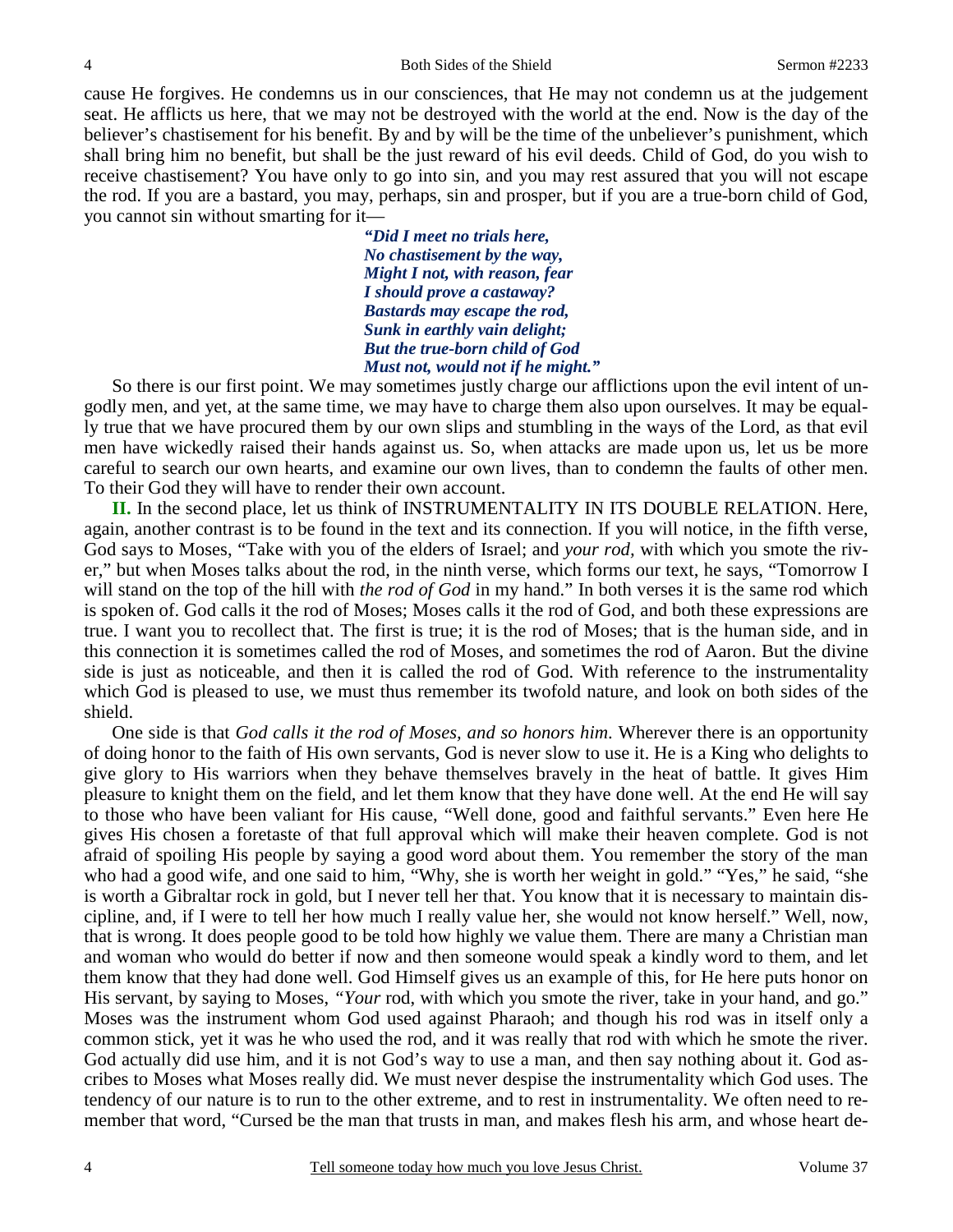parts from the Lord." But in trying to avoid that rock, we must not run on the other, and slight all instrumentality. God will have His servants esteemed, and, if He puts honor upon them, we cannot be wrong if we also honor them.

 Moreover, it really was the rod of Moses, and would not so well have fitted any other hand. God does not put into a position of influence a man unfit for the post. Even Moses did not work wonders with the rod until he had renounced the riches of Egypt, and borne the burden of life in the wilderness. There was a fitness in the fact of the rod being in the hand of such a man. He had no rod when, in his fleshly energy, he slew the Egyptian whom he found oppressing the Hebrew slave. Had it then been in his hand, what sad havoc he might have made! But now he used it as God directed. In fact, the rod was the symbol of his authority, and that authority was not bestowed upon him until he was qualified to exercise it. Thus, in a very real sense, it was the rod of Moses. In addition to this, it was the faith of Moses which gave power to his rod; he himself was the conductor of the divine energy. Had the rod been wielded by another man, self-appointed, and lacking the confidence which Moses had come to possess in God, it would have been simply a powerless stick, but because of his authority, and because of his faith, it was fit to call it "the rod of Moses." When a man is evidently used of God, let us be quick to recognize the special qualities which render him worthy to be used, and let us esteem him very highly in love for his work's sake. Thus we see that God calls the almond branch, which did such wonders in Egypt and at the Red Sea, the rod of Moses.

 On the other hand, *Moses calls it the rod of God and so honors God*. He whom God uses gives God the praise, for God is ever the source of our strength, and if any work is done that is worth doing, unto Him must be ascribed all the glory. It was not in his own might that Moses turned the waters of the Nile into blood, and caused the fish to die. It was not by any power inherent in himself that he made the dust of Egypt to live, and become a terrible plague to the people. It was not by any human magic that Moses divided the Red Sea, and made a way for the ransomed nation to march through its depths. No one knew better than he that the instrument that branded the breast of the Red Sea, and left a dry mark where it fell, was the rod of God, not man's. It is He alone that does great wonders, and unto His name be all the praise. *"Non nobis, Domine,"* must ever be our Psalm of adoration unto Jehovah; "Not unto us, O Lord; not unto us, but unto Your name, give glory."

 Let us learn, from these words of Moses, that instrumentality is not to be decried or despised, for God uses it; but the instrument must never be allowed to usurp the place of God, for it must be always remembered that it is *God* who uses it. The axe must not exalt itself against him that cuts with it, but, when there are trees to be felled, it would be folly to throw the axe away. The net must not be made a god that we may sacrifice to it, but it would be idle to go fishing without a net. Use your agencies and your instrumentalities to the very fullest extent, but understand that it is God that works in you, and God that works by you, if anything is accomplished that is worthy of record.

 Thus I have given you two sets of things in which it is easy enough to blunder if you shut one of your eyes, or if you only look at them in one light; first, the persecution of God's people; and, secondly, the instrumentality used in God's service.

**III.** And now, for a third thing. Behold, in this incident, PRUDENCE IN ITS DOUBLE ACTIVITY. You have that in the text. Moses said unto Joshua, "Choose us out men, and go out, fight with Amalek." To which Joshua might have replied, "Yes, I will gladly do that, and you will go, too, Moses, and fight, will you not?" No, no, he will not. "Tomorrow I will stand on the top of the hill with the rod of God in my hand." You see, as Oliver Cromwell would have put it, prudence trusts in God, and keeps its powder dry. Prudence prays with Moses, while it fights with Joshua. In like manner, in the activities of our holy faith, we must learn to balance work and worship, prayer for victory and conflict with the enemy.

 In the case before us, we see that *the means are not neglected*. Moses did not call all the people to pray when it was time for fighting. He prayed, but at the same time he set the battle in array. This is true wisdom, for "faith without works is dead." We cannot expect to have souls saved if we pray and never preach. We cannot expect to have our children saved if we only pray for them night and morning, and never speak to them about eternal matters, and do not instruct them in the things of God. The means must not be neglected.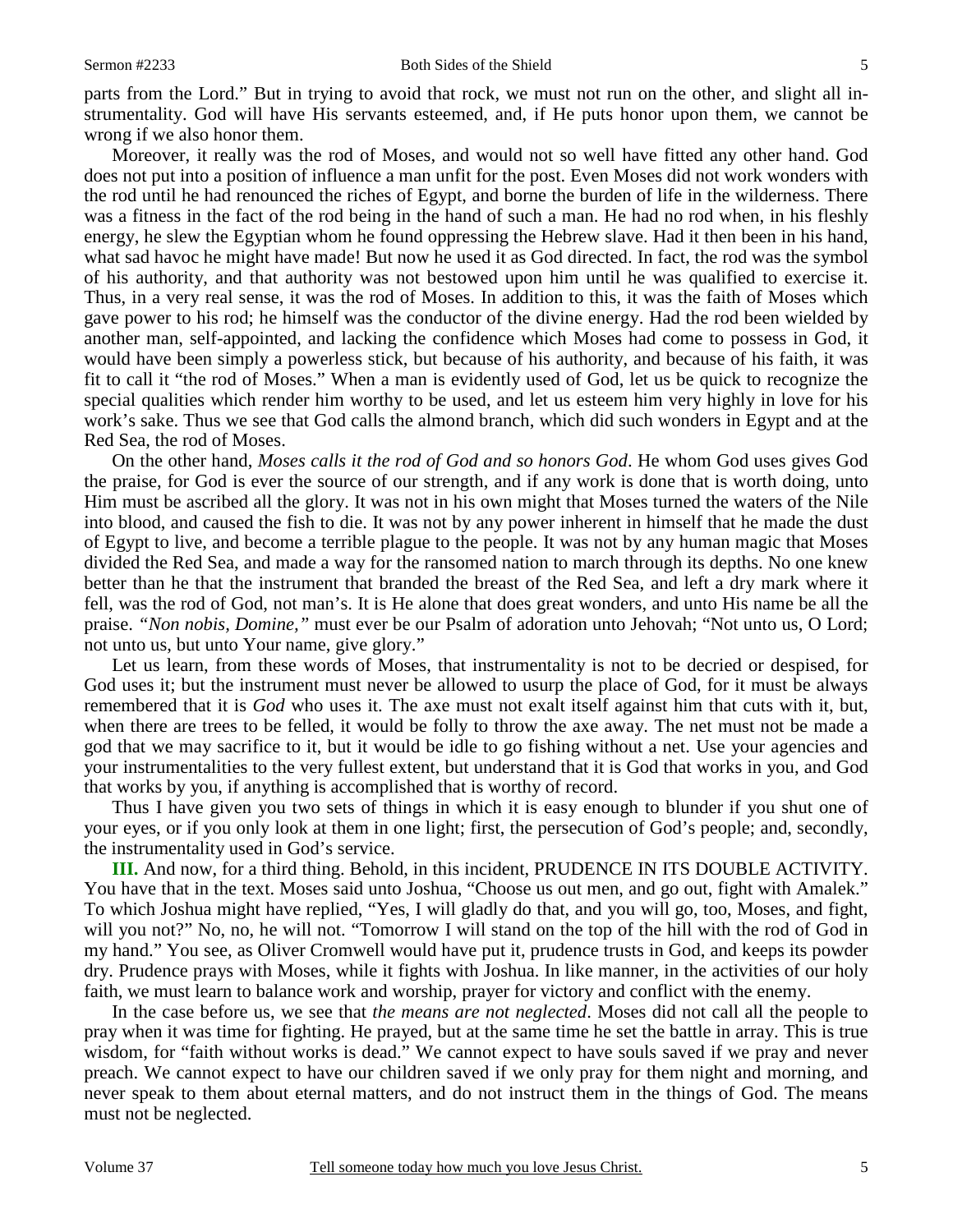Observe how Moses prepared to fight the Amalekites. He said to Joshua, *"Choose us out men."* He did not lose sight of the necessity of having the fittest warriors, because his trust was in God. If someone, seeing only one side of the question, had come to him, and said, "The battle is the Lord's, why do you want to pick the men? Will not one man do as well as another?" Moses would probably have replied, "These Amalekites are mighty warriors. Take chosen men—men that are able-bodied, men that are expert in war; the choicest men you can find, and go to war with Amalek. We shall need our best men to overcome such a foe. Choose us out men." This is a rule without exception, when you go to work for Christ, bring forth the best of everything that you have, your best thought, your best knowledge, your best ability. Let the church always see to it that she tries to get the best men she can to fight the battles of the Lord. It is a mistake to suppose that anybody will do for Christian work. Christ may use whom He wills, even the weakest things, and the things that are despised; but as for us, we must always look to that which is most adapted to the work, most suitable for it, always hearkening to the words of Moses to Joshua, "Choose us out men."

 The leader was also chosen—"Moses said unto *Joshua."* He did not pick up the first youth that he met, and say to him, "Go and fight these Amalekites," but he took the man whom God had fitted for the post of leader in the war, even Joshua, and said to him, "Go out; fight with Amalek." It is well for us, in carrying on the work and warfare for God, to rally round those whom God has qualified to be leaders. Means are not to be neglected, nor may God's work be done in a slovenly style. Choose you out men, and let the leader of them be a choice man, the man of God's choice.

 The time for the battle was also chosen. *"Tomorrow* I will stand on the top of the hill." Why not tonight, Moses? These Amalekites have just been falling upon you. Why not fight them at once? Well, because the people were not ready; it would take a little time to get the fighting men in order. Tomorrow was quite soon enough. Besides, Moses felt by instinct that he would fight these children of the wilderness best when he could see them; not by night, when they knew the way better than he did, but by daylight. To those of you who earnestly desire to serve God, I would say—Do not be in too great a hurry, lest your indiscreet zeal should bring disaster upon you. "He that believes shall not make haste." Choose the best time. Serve God wisely. Go about the work as if all depended upon you, and then trust in God, knowing that all depends upon Him. Use the same foresight, the same judgment, the same care that you would use if it were solely your own work, and then, when you have done that, fall back upon God, feeling that all your care and all your foresight will be in vain unless He stretches forth His hand to help, and to ensure success.

 Note, again, that the battle was most real. Moses did not say, "Choose you out men, and go and drive Amalek away like a flock of sheep." No; but "Go out; *fight with Amalek."* Believe me, brethren; we make a great mistake if we think that this world is to be conquered for Christ without mighty efforts. Some talk as if the expenditure of a few pounds and the going forth of a few men will end the whole war. It will do nothing of the sort. If nations are to be subdued to Christ, His church must exert all her power. All her power without Him is nothing, but if He chooses to use her power, He will have the whole of it brought into use before He gives the blessing. "Choose us out men, and go out, fight with Amalek." When the battle began, it was no child's play; it was a hand-to-hand conflict, a struggle for life or death, and the end of it was that "Joshua discomfited Amalek and his people with the edge of the sword." Not merely by praying, but "with the edge of the sword." Moses on the hilltop is doing his part by holding up the rod, but you must have Joshua down below with the sharp edge of the sword, or else Amalek will laugh at the prayers of Moses. I should like to have this rule written on every man's mind, that if he is to serve God, and get a blessing from God, he must have both the prayer of Moses and the sword of Joshua.

 But, on the other hand, in this battle, *reliance on God is not neglected*. Moses ascends the hill holding up his banner, and that banner is the rod of God. The staff on which God's servant, had been accustomed to lean, God had blessed, and made it to be a scepter, the sign of the royal presence, and a wonder-working thing in the land. Moses holds this up. The banner is the rod of God, and the banner-bearer is the chosen servant of God. Everything on Israel's side is of God; Moses and Joshua are ordained of God, and the rod chosen of Moses is at the same time the rod of God. This is held up where all the people can see it, and every warrior, as he turns his eye, can behold that rod of God, which had worked such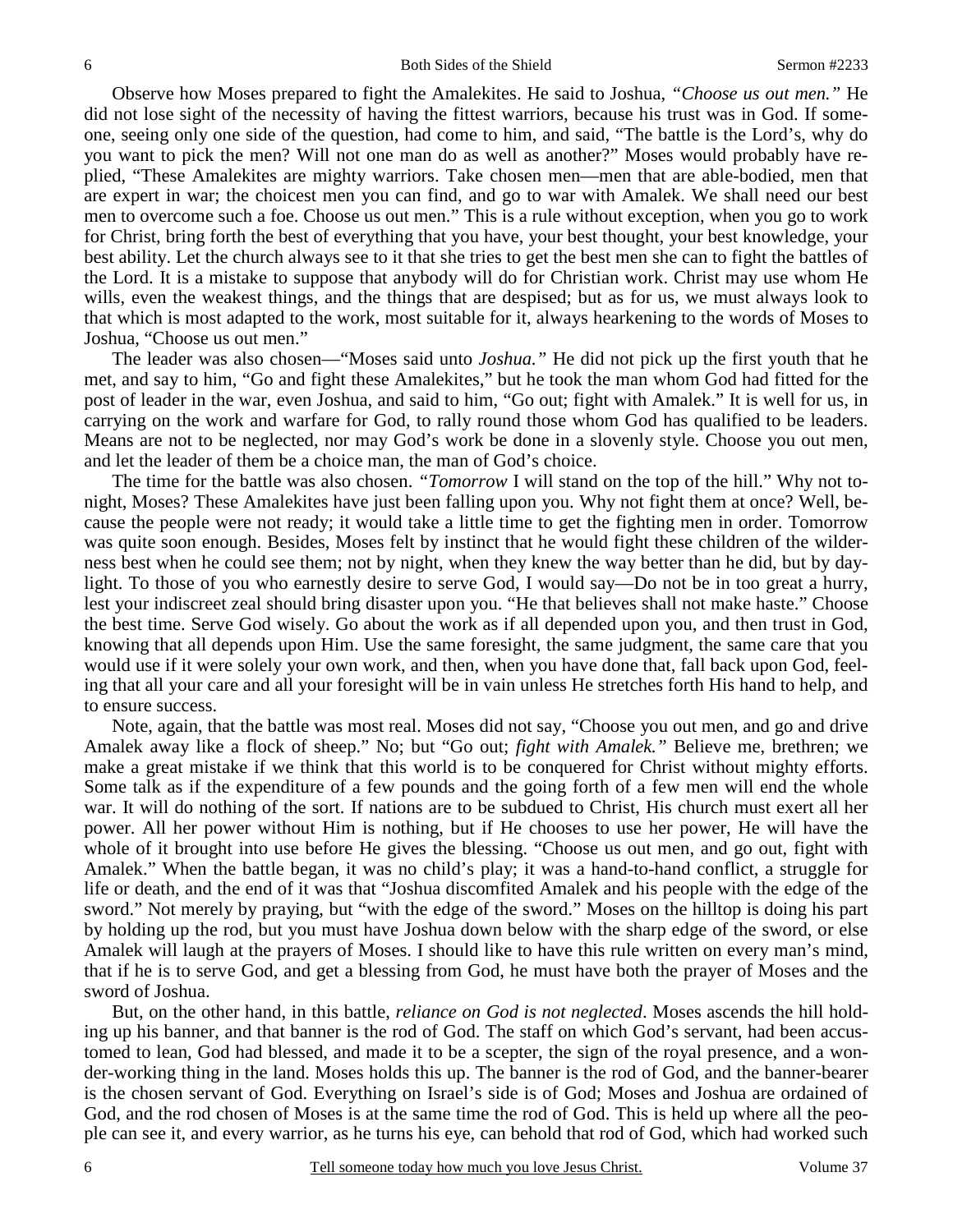wonders before, still held aloft above the conflicting armies. When Moses' hands are heavy, the symbol of God's presence need not be lowered, for Aaron and Hur are at hand to hold up his arms. Israel is continually reminded of the interest of God in the battle against Amalek. The rod in the hand of Moses seems to say "God is fighting for you. God's servant is holding up the appointed standard." Undoubtedly that assurance must have largely aided them to go through the battle with a brave heart. The meaning of it would be clear; "Fight, but trust. War with Amalek with the edge of the sword, but prevail over Amalek by prevailing with God in prayer."

 Unfortunately, in our work for God, we generally fall into one of two blunders. Either we get a lot of machinery, and think that we shall accomplish everything by that, or else we are like some whom I have known who have confided so much in prayer, that they have done nothing but pray. Prayer is a downright mockery if it does not lead us into the practical use of means likely to promote the ends for which we pray. I have known friends take medicine when they have been ill, and never pray about their sickness. There are some others who pray about their sickness, but never take the proper medicine. They are both wrong. You must have Joshua, and you must have Moses, too, in the time of trial. Go before God with your sickness, but if there is an appointed means that has been made useful to others, use it, for God will bless you by the use of means. Try to see two sides of a thing. Do not trust exclusively to either one or the other. It is a very heinous fault to trust the means without God; but, though it is a much smaller fault to trust in God, and not use the means, yet still it is a fault. Practical prudence will lead you to do both. It gives to Joshua his sword, that he may make it red with the blood of the enemy, and it gives to Moses his rod, that he may go with it up to the top of the hill, and hold it up there in the sight of the people, that all may know that the battle is the Lord's, and that He will deliver the enemy into their hands. God make you wise in these things, and enable you to use both the rod of God and the sword of man!

**IV.** I have to speak of one other truth, and then I am done. Behold here, in a wondrous type, CHRIST IN HIS TWOFOLD CAPACITY. Christ is represented to us here as Moses on the hill pleading, and as Joshua in the valley fighting.

 Learn, first, that *Christ is pleading for us*. He is not here; He is risen, and He has ascended to the right hand of God, even the Father, and there He is making intercession for His people. It is because He intercedes for us that we win the victory. Cannot your faith's eyes see Him now, on the top of the hill, with the rod of God in His hand, with all power given to Him in heaven and in earth, pleading with authority before the great throne of Jehovah? Here is the secret of our strength. He never fails; He never needs to sit down upon a stone; nor does He need any to hold up His hands because they grow weary. No, blessed be His name, He pleads and prevails from generation to generation, and will continue to do so until He shall descend from heaven a second time to complete the victory of His people! In His mediation is our confidence.

 But, then, do not forget that *He is also warring for us*. He is here, though I have just said that He is not here; in one sense He is gone, and in another sense He remains. On the very eve of His departure, He said, "Lo, I am with you alway, even unto the end of the world." And His promise is forever true, "Where two or three are gathered together in My name, there am I in the midst of them." So, though He has gone into glory, He is yet here in a spiritual sense by the Holy Spirit, who is His lieutenant, who takes the kingdom, and presides over it, and works in it on behalf of King Jesus. He is that "other Comforter" whom the Lord Jesus promised to send to His disciples, and so, though Christ has ascended, that blessed Paraclete, the Holy Spirit, has taken His place, and, by the Holy Spirit, Christ is still here. We need not pray for the Holy Spirit to be poured out. He never will be poured out again, since He was once poured out at Pentecost, and is still here. You may very properly ask to be baptized into the Holy Spirit if you desire to know His power to the full, and you may go down into His influences till you are immersed therein, but how can we ask that the Spirit should again be poured out, when He has not gone back to heaven? He came down once, and here He stays. "He shall abide with you forever." This is the dispensation of the Holy Spirit, and in Him Christ is always with us, our greater Joshua, fighting for the people whom He will one day lead into the Promised Land, the heavenly Canaan.

 I think that I see our Joshua now, sword in hand, chasing our adversaries, and I turn my eyes upwards, and see our Moses, rod in hand, pleading for His people. Let us see Him in both capacities, and thank God that Christ is all—not one type of the law, but all the types—not one of the ceremonials, but